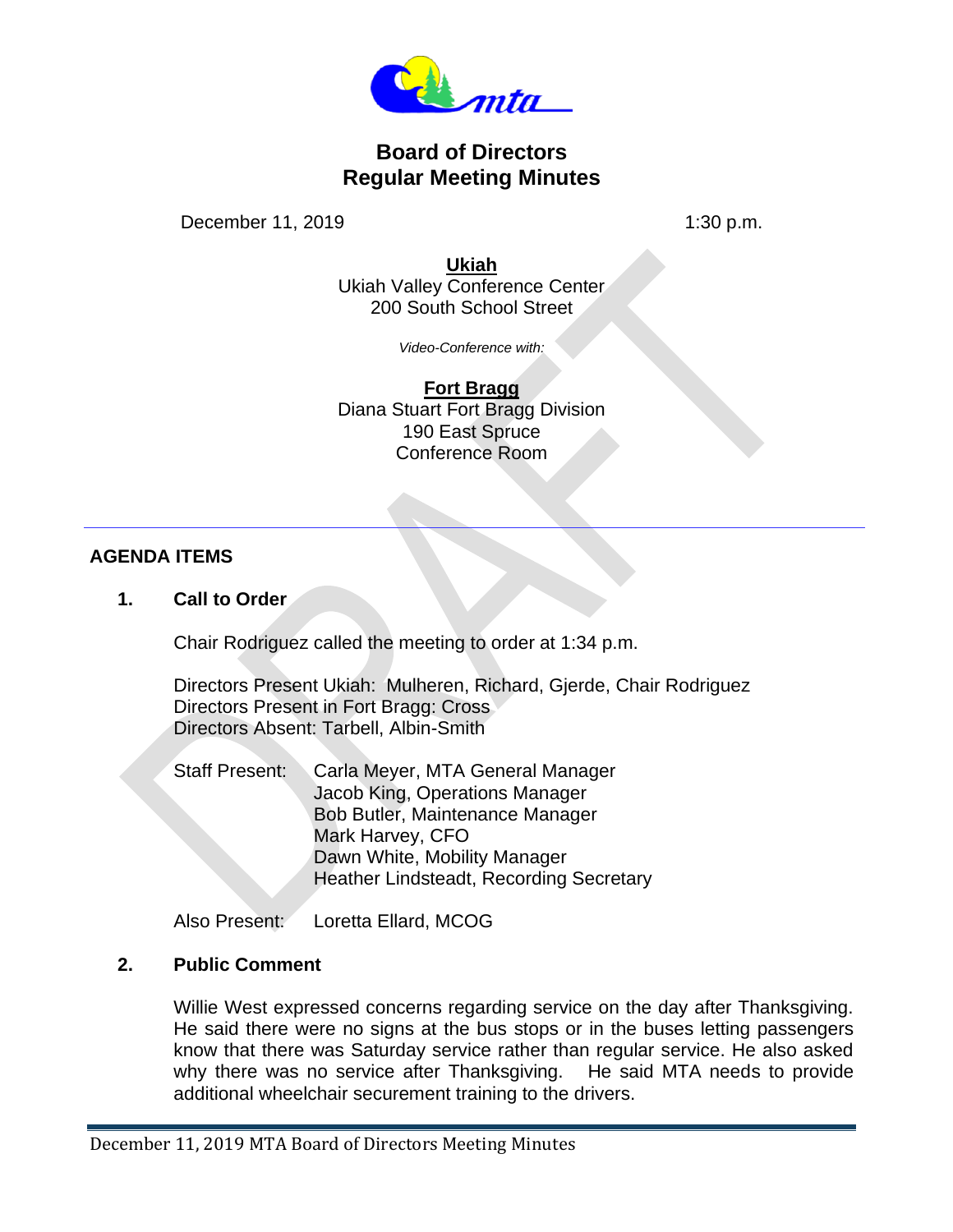Chair Rodriguez requested that Mr. West submit a letter to MTA regarding holiday service recommendations and said the letter can be included during future union negotiations.

Diana Clarke, Ukiah Senior Executive Director, reported that the Ukiah Senior Center operates a van to transport passengers to and from medical appointments and suggested Mr. West call the Ukiah Senior Center.

## **CONSENT CALENDAR**

- **3. Minutes of August 28, 2019 Board Meeting**
- **4**. **Minutes of September 25, 2019 Board Meeting**
- **5. Minutes of November 18, 2019 Special Board Meeting**
- **6. Board Meeting Calendar 2019-2020**
- **7. Service Performance Report**
- **8**. **Financial Statements**

**Upon motion** by Director **Gjerde**, seconded by Director **Richard**, Consent Calendar items #3 through #8 were approved by roll call vote: **AYES**: 5, Rodriguez, Cross, Richard, Gjerde, Mulheren **NOES**: 0, **ABSTAIN**: 0 **ABSENT**: 2, Tess-Albin, Tarbell,

#### **ACTION & DISCUSSION**

# **9. Unmet Needs**

**Action:** Solicit Public Input

Full service for the day after Thanksgiving will be added to the unmet needs list.

Director **Mulheren** reported that the new housing on Brush and Orchard is currently accepting tenants and advocated for a bus stop be placed at that location. MTA Operations Manager Jacob King reported that MTA has applied for an encroachment permit for a bus shelter at Brush street and it is in process.

Chair **Rodriguez** asked for a report on any other bus stops that are in process.

Director **Gjerde** asked for a report on Fort Bragg, Laytonville, Leggett to Fort Bragg service (Hwy 101 to Hwy 1). Chair **Rodriguez** requested a cost analysis for the Hwy 101 to Hwy 1 loop.

## **10. Discussion and Possible Approval of Agency Non-Represented Job Descriptions, Classifications, and Wage Table Adjustments**

Staff was directed to move the listed educational requirements to the Education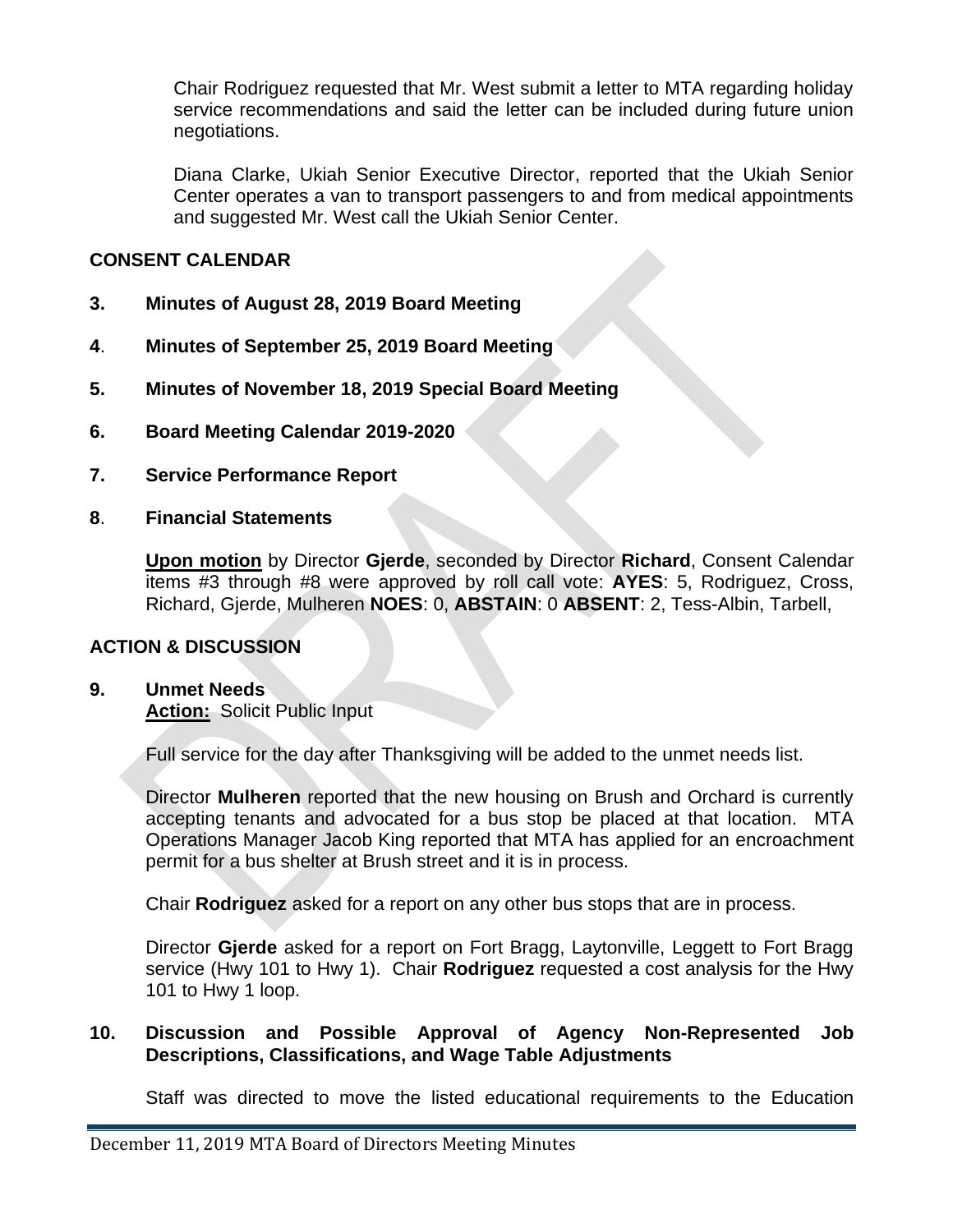Requirements section.

**Upon motion** by Director **Gjerde**, seconded by Director **Richard**, Item # 10, Approval of Agency Non-Represented Job Descriptions, Classification, and Wage Table adjustments was approved with change by roll call vote: **AYES**: Gjerde, Richard, Cross, Mulheren, Chair Rodriguez **NOES**: 0, **ABSTAIN**: 0, **ABSENT:** 2 – Tess-Albin, Tarbell.

## **11. Discussion and Possible Approval of Additions to MTA Special Events Schedule - City of Willits Annual Harvest Moon Celebration**

**Upon motion** by Director **Gjerde**, seconded by Director **Cross**, the Board approved addition of the City of Willits Annual Harvest Moon Celebration to the Special Events schedule by roll call vote. **AYES**: Cross, Gjerde, Mulheren, Richard, Rodriguez **NOES**: 0, **ABSTAIN**: 0, **ABSENT**: Tarbell, Albin-Smith

#### **12. Discussion and Possible Approval of Amendment to MTA Policy - Vacation Policy Section 7.4**

Item was tabled. Staff was directed to incorporate Board comments and return to the Board with two versions for Board review.

*The Board convened Closed Session at 2:10 p.m.*

# **CLOSED SESSION**

**13. Closed session pursuant to Government Code 54957.6: Conference with Labor Negotiator Agency Designated Representative: MTA Chair Unrepresented Employee: General Manager**

*The Board reconvened Open Session at 2:19 p.m.*

# **ANNOUNCEMENT OUT OF CLOSED SESSION**

**14. Discussion and Possible Adoption of Resolution No. 2019-17 General Manager Employment Agreement Amendment: Potential Action to Approve an Amendment to the General Manager's Compensation and Title.**

**Upon motion** by Director **Mulheren**, seconded by Director **Cross**, the Board adopted Resolution 2019-17 approving a title change from General Manager to Executive Director effective Jan 1, 2020 and also approving a 3.5 % COLA increase for the General Manager position to \$128,048, as amended, effective retroactively to July 1, 2019. **AYES**: Cross, Gjerde, Mulheren, Richard, Rodriguez, **NOES:** 0, **ABSTAIN**: 0, **ABSENT**: Albin-Smith, Tarbell.

#### **15. Matters from Management**

General Manager Carla Meyer reported the she had successfully submitted the 5339 Consolidated Grant for a 35-foot electric bus. She reported that she has not heard back about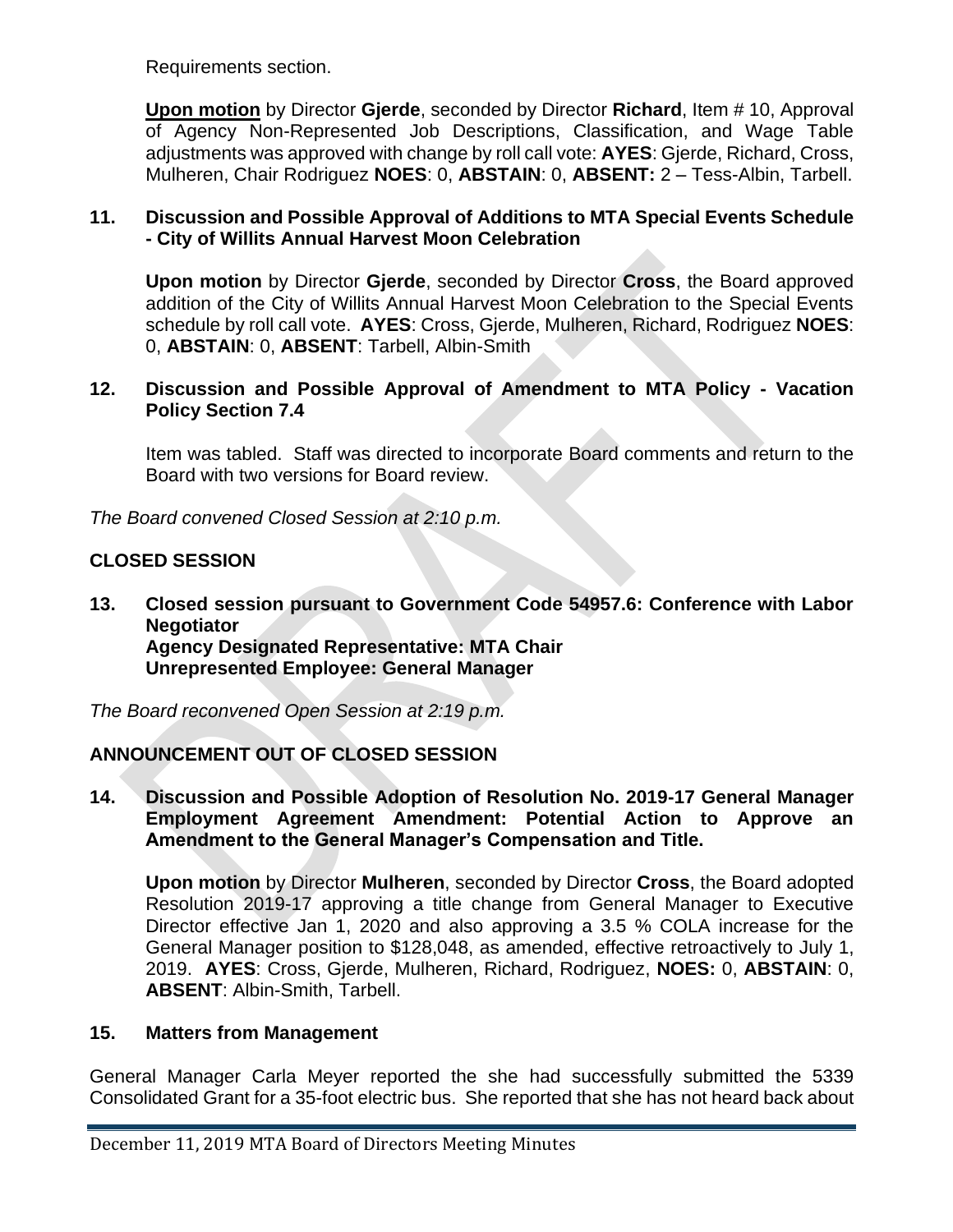grant award through the Volkswagen Mitigation. She also said staff will update the Board on MTA Succession Planning at a future meeting per Director Richard's request. Director **Mulheren** suggested that the plan be in writing. There was a discussion related to salary increase levels for employees serving in interim positions and the length of time an employee would need to be in an interim position before a salary increase would take effect.

Maintenance Manager Bob Butler reported that he has received the preliminary studies from Sonoma Clean Power and consultant studying MTA converting to electric power. Ukiah Local 9 does not fit electric due to the miles of the route. Fort Bragg routes may be able to utilize an electric vehicle. Mr. Butler reported that the generator for administrative building is up and running. He also reported that he is in the process of installing new fuel meters and dispensers.

CFO Mark Harvey reported that the MTA has almost 3.5 years recorded in QuickBooks. He said he will provide the July through November financial statements at the January meeting. He also reported that auditor will come in to assist MTA with 18-19 audit.

Operations Manager Jacob King said the MTA Route Committee has been reviewing inland routes with an eye for adjustments related to time issues and future electrification of vehicles. He reported the Ukiah Circular route is moving forward and the new stops have progressed through the Traffic Engineering Committee and are now awaiting Ukiah City Council approval. He is also working with County of Mendocino on a new Casper stop (sign only) at corner of Caspar Road and Caspar Frontage Road and has submitted the encroachment permit to the County.

Mobility Manager Dawn white reported that she is in contact with NCO and Redwood Coast Regional Center regarding MTA's travel training program and she also reported on the Christmas Trolley event which was held in coordination with the Executive Director of Ukiah Chamber of Commerce, Una Wirkebau and the annual City of Ukiah ice skating rink opening.

#### **16. Matters from Directors**

Director **Richard** asked for an update on the FTA DBE Audit and asked if the audit could have a negative consequence related to MTA obtaining federal grants. General Manager Meyer reported that she will provide a report to the Board after she has talked to the FTA.

Director **Gjerde** reported that Sonoma Clean Power, as part of the 20-21 budget, are looking into providing customer grants for battery backup for homes and businesses. He reported that Sonoma Clean Power may be hiring a micro grid specialist which may be a benefit to MTA and added that MTA could possibly qualify for grant to look at reengineering the MTA Maintenance Facility so MTA could, in the future, separate from the grid during PSPS events and continue to have electricity.

Director **Mulheren** reported on the City of Ukiah streetscape plan. She said bids will be opened in January with a possible award in February and that studies have shown that traffic will flow more efficiently downtown. Director **Mulheren** also said Rick Seanor is retiring